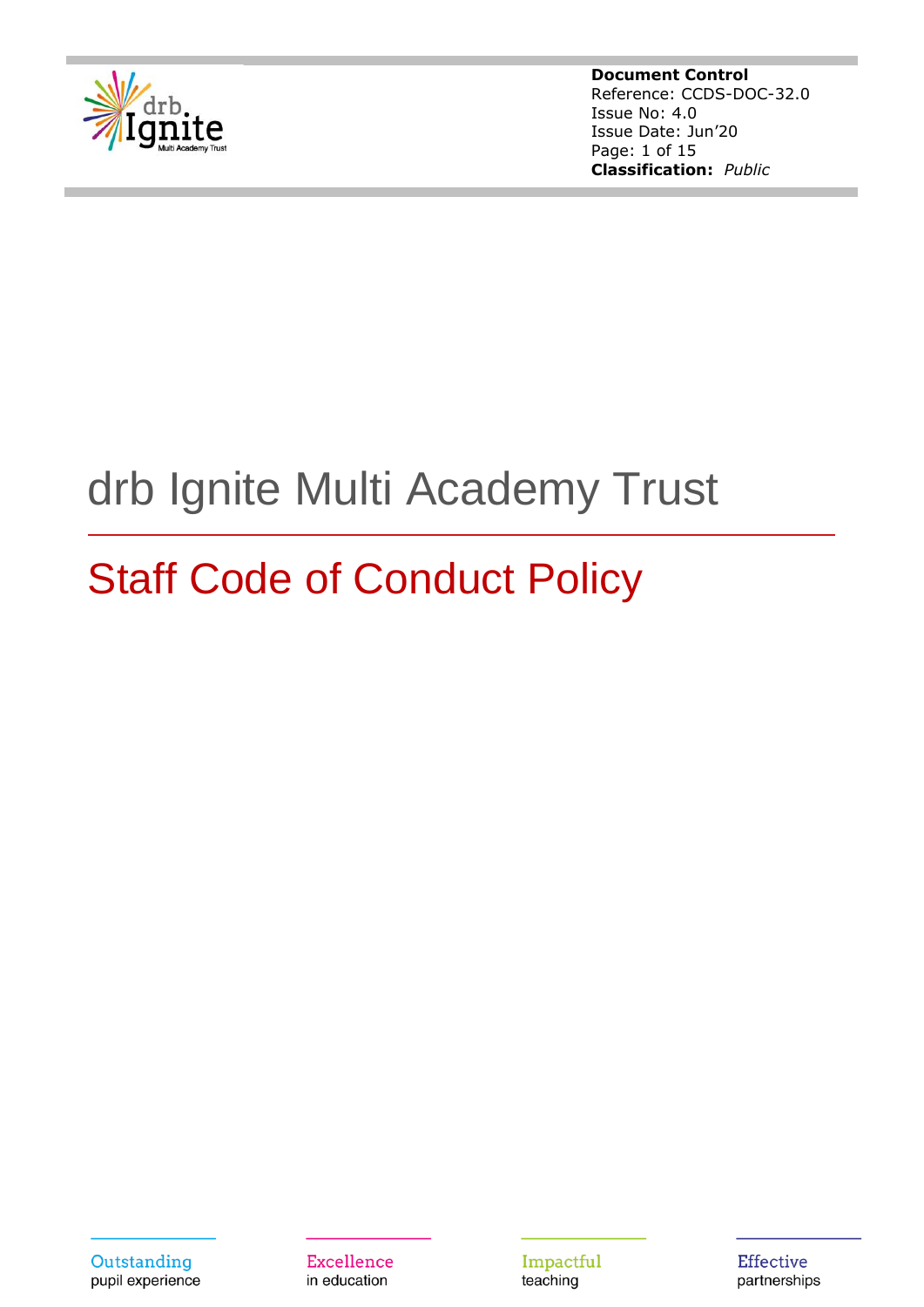

**Document Control** Reference: CCDS-DOC-32.0 Issue No: 4.0 Issue Date: Jun'20 Page: 2 of 15 **Classification:** *Public*

# **drb Ignite Multi Academy Trust Vision**

The drb Ignite Multi Academy Trust has been established through a shared belief that lives can be transformed by what goes on in schools. We believe that the process of teaching and learning shapes futures. Our vision is that:

*All pupils achieve the highest standards of educational standards regardless of circumstance or background.*

Excellence in education

Impactful teaching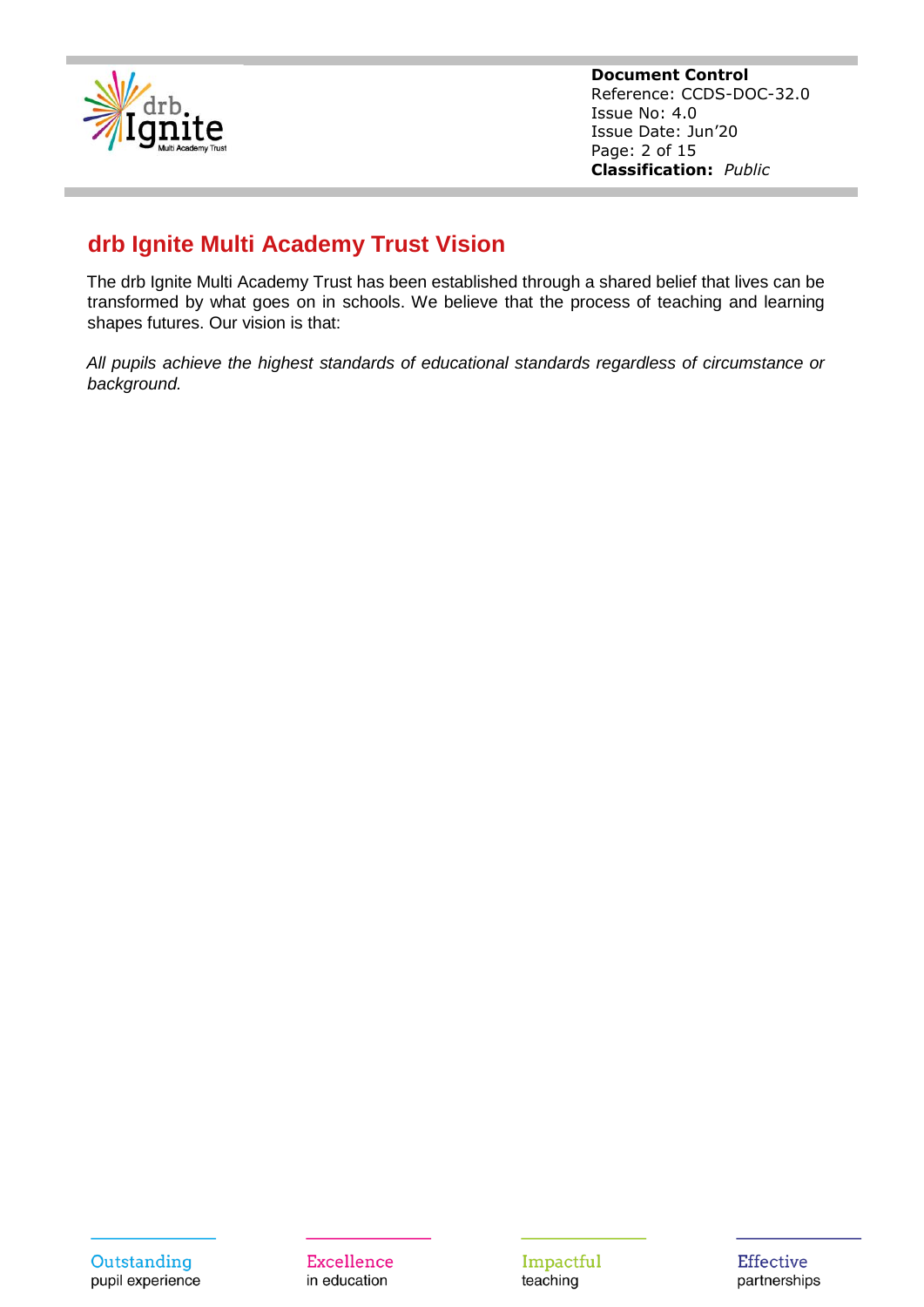

**Document Control** Reference: CCDS-DOC-32.0 Issue No: 4.0 Issue Date: Jun'20 Page: 3 of 15 **Classification:** *Public*

# **Rationale**

School staff are role models and are in a unique position of influence. The Trust expects all staff to demonstrate positive behaviours that set a good example to pupils at all times. As a member of a school community, the Trust believes that every staff member, whatever their role, has an individual responsibility to act professionally whether inside or outside working hours.

This Staff Code of Conduct policy applies to all staff employed by the Trust in whatever capacity.

In addition to this Policy, all staff employed under Teachers' Terms and Conditions of Employment have a statutory obligation to adhere to the DfE Teachers' Standards 2011 (updated June 2013) Part 2 – Personal and Professional Conduct.

# **General Expectations**

# **Application and Intent**

All Trust staff are expected to act professionally in accordance with this Code of Conduct. Any breach of the Code of Conduct may result in disciplinary action.

All staff are expected to comply with the law as it applies to their work in the Trust or a Trust school, particularly in matters such as health and safety, safeguarding of children, and data protection. Staff are also expected to carry out their duties in accordance with the relevant policies, procedures, rules and guidance adopted by the Trust Board.

The Trust consults staff and recognised trade unions about the adoption or variation of its policies and procedures and associated guidance. It expects school head teachers to consult staff and unions as appropriate in relation to the general management of school business and organisation.

# **Personal Interest**

Staff should not abuse their position in the Trust or a Trust school to confer an advantage or disadvantage on any person or obtain an advantage for themselves, whether financial or otherwise.

They should not allow personal interests to interfere with their work in the Trust or a Trust school.

Staff should not use their position in the Trust or a Trust school to advocate any one religion, culture or political ideology to pupils. It is the direct responsibility of all staff to uphold British Values as defined in law from time to time and the Trust's own operating values.

To avoid any doubt or unwarranted suspicion employees should tell the Trust/school about any personal interest which might compromise or be seen as compromising their position in the Trust/school. If in doubt about what should be declared they should seek advice from the Trust leadership team.

Outstanding pupil experience

Excellence in education

Impactful teaching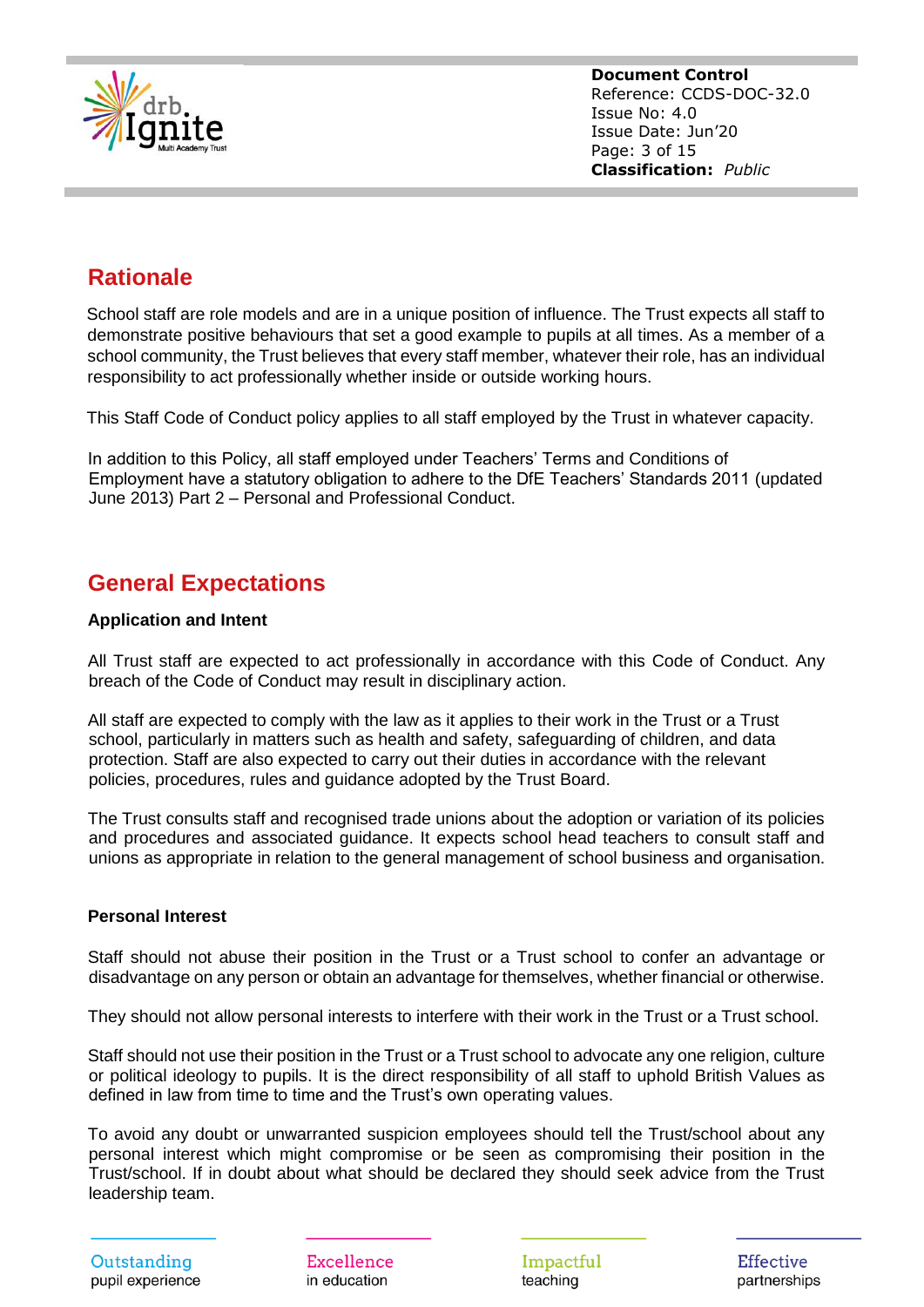

**Document Control** Reference: CCDS-DOC-32.0 Issue No: 4.0 Issue Date: Jun'20 Page: 4 of 15 **Classification:** *Public*

Examples of personal interests include:

- situations in which the employee's job (for example, as head teacher or school business manager) could unduly influence decisions on contracts into which the Trust/school has entered or is proposing to enter, or where an employee has a personal or financial interest in any of the contracts, either directly or indirectly (for example, through a partner or relative).
- where an employee holds a position with an external company or organisation, whether paid or unpaid, which may lead to a conflict of interest. (Examples include directorships of companies, serving on bodies such as charities, voluntary groups, governing bodies of other educational establishments.)
- if an employee has a close personal relationship with a person who has influence over the employee's employment with the Trust/school or whose employment the employee could influence or control.

# **Gifts and hospitality (see separate Trust Gifts, Hospitality and Bribery Policy)**

The offer of any gift or hospitality, whether from outside or inside the Trust/school, which might be interpreted as an attempt to influence an employee in his or her conduct towards pupils, parents or other employees or influence a decision around provision of a service must be treated with caution. Employees should seek advice if in any doubt. The Trust acknowledges that pupils, parents or fellow employees often wish to make small gifts (such as sweets) to employees on specific occasions (such as Christmas or at the end of the school year) and sees the spirit of giving as one to be nurtured in children and which demonstrates the Trust's values.

Any offer of a gift or inducement, whether made at specific occasions or casually, should be declared to the Trust/school, if the gift is made by, or indirectly by, a person, firm or organisation which, to the knowledge of the employee, has, or seeks to do, business of any kind with the Trust/school or to have an interest in its decisions.

The receipt of minor articles, often by way of trade advertisements, as unsolicited gifts for the Trust/school rather than for personal use (e.g. diaries, calendars, office requisites, etc., which are customarily distributed at Christmas and, occasionally, at other times) is acceptable. Where there is any doubt, employees should seek guidance from the Trust before accepting any gifts or hospitality offered.

Staff should also take advice before making any gifts to external organisations, or to the employees of such organisations, which either provide services to the Trust/school or which are potential providers of such services. They should recognise that gifts could put themselves and/or the employees of those organisations in a difficult position.

# **Sponsorship**

The Trust Board is responsible for approving all sponsorship and will provide guidance to staff on their involvement with any sponsorship, actual or proposed. Staff approached directly by actual or

Excellence in education

Impactful teaching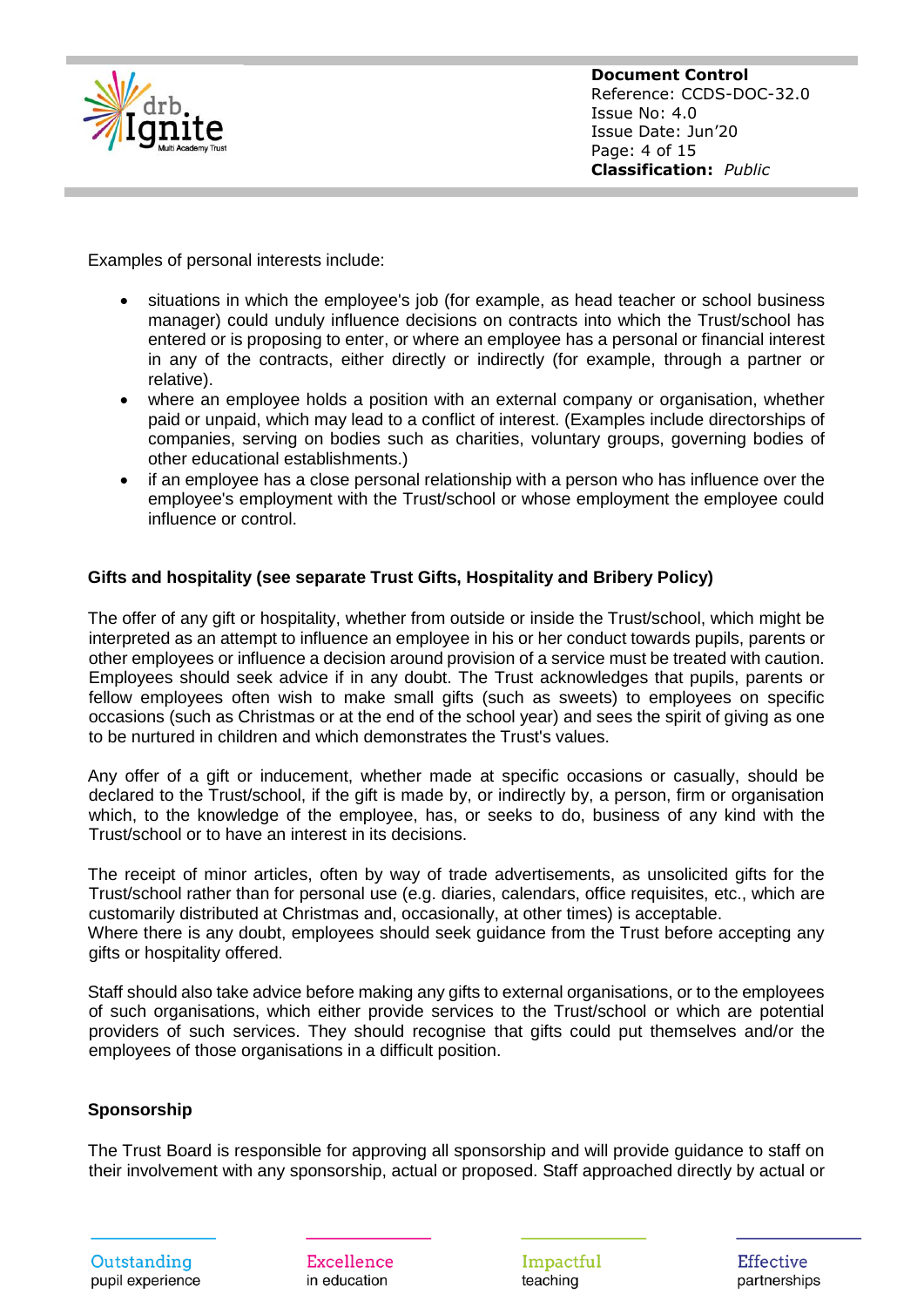

**Document Control** Reference: CCDS-DOC-32.0 Issue No: 4.0 Issue Date: Jun'20 Page: 5 of 15 **Classification:** *Public*

potential sponsors should refer any proposals to their line manager or head teacher for determination in the first instance.

Where the Trust or a Trust school sponsors an event or service, such sponsorship must comply with the Academies Financial Handbook and any other ESFA financial regulations, so that there is no improper benefit to the Trust or its trustees, staff and pupils, including any partner, spouse or relative of any trustee, pupil or employee of the Trust.

#### **General Confidentiality**

Staff are required to comply with the law on data protection, GDPR and freedom of information and observe the Trust policies and procedures for dealing with personal information about other employees, pupils, families or members of the public. Staff must ensure they do not pass on any confidential, personal information received or obtained through their employment to anyone, whether inside or outside the Trust/school, or to any organisation not entitled to that information, and must not use such information for personal advantage. Staff should seek guidance from the Trust/headteacher if they are uncertain as to whether or not information can be passed on to another person or organisation. The Trust, as data controller in law, is responsible for ensuring that the necessary guidance on Trust procedures for complying with GDPR law is made available to staff, including the arrangements for storing confidential information, whether held on paper or electronically.

#### **Duty to report**

Staff should not conceal any matter which it is their duty to report to the Trust/school or appropriate public body. This includes their duties in relation to the safeguarding and welfare of children.

#### **Whistleblowing (see separate Trust Whistleblowing Policy)**

Staff considering making a disclosure under the Public Interest Disclosure Act should ensure that they first inform themselves of the law and of the Trust's policy on the Act and take advice. The Trust's Whistleblowing Policy can be found on the Trust and individual school websites.

#### **Dealing with School Money**

Staff must ensure that public funds are used in a responsible and lawful manner and in compliance with the Trust's financial internal controls and procedures. In Trust schools, staff should refer all parents to the main school office rather than accept money from parents in payment for trips or dinners directly.

#### **Criminal Charges and Convictions**

An employee must notify the Trust/head teacher if charged with, or convicted of, any criminal offence, or in receipt of a formal police caution, and should do so as soon as possible after the

Excellence in education

Impactful teaching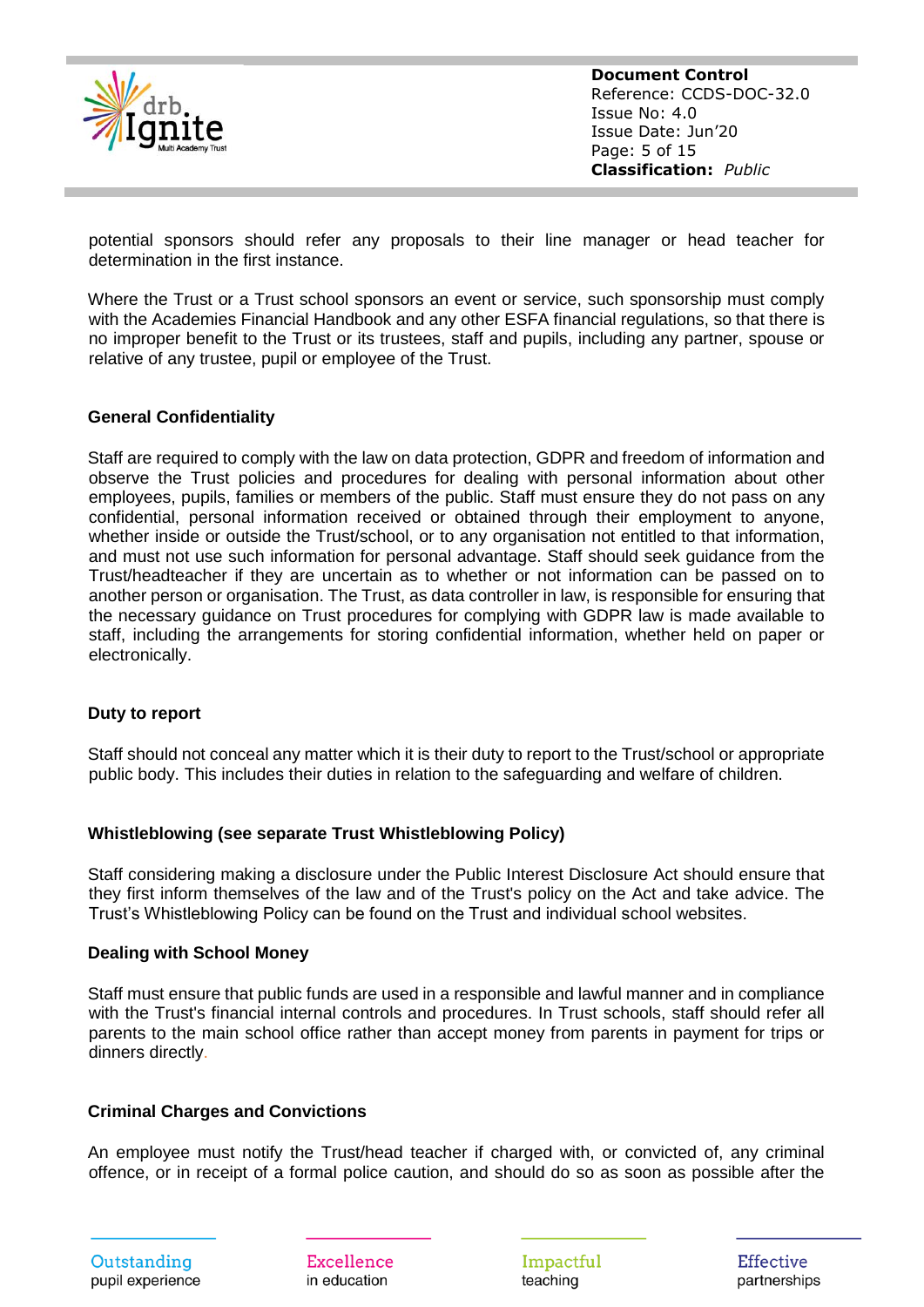

**Document Control** Reference: CCDS-DOC-32.0 Issue No: 4.0 Issue Date: Jun'20 Page: 6 of 15 **Classification:** *Public*

charge, caution or conviction. If a head teacher is the subject of a charge he/she must inform the Trust CEO. Depending on the circumstances, failure to inform may result in disciplinary action.

The Trust acknowledges that a caution is not a criminal conviction, but staff must be aware that cautions have to be declared during Disclosure and Barring checks unless they meet the filtering rules of the Disclosure and Barring Service.

The Trust acknowledges that an employee charged with an offence is innocent until proved guilty.

However, special considerations will apply if the offence is one of those which is on the list of offences relevant to safeguarding (a full list is available on the Disclosure and Barring Service's website) or if an employee is imprisoned on remand pending trial.

Information given to the Trust will be treated with strict confidence and stored securely in the same way as other confidential personal information, having regard to the guidance from the Disclosure and Barring Service on the length of time for which particular kinds of information should be stored.

# **Other Employment**

Staff should ensure that any additional employment does not conflict with their capacity to fulfil their contract of employment with the Trust.

Contracts of employment for staff require them to inform their Trust line manager/ head teacher if they work for another employer and the number of hours which they are required to work for that employer. If their contract of employment with the Trust is the primary employment contract then the head teacher/line manager may refuse permission for other employment where a conflict of interest exists, or the number of hours worked has implications for the health and safety of pupils, or there are significant implications for the Trust school's duty of care to its pupils/staff.

Staff undertaking other employment must not use Trust/school time or equipment for that purpose without the permission of the Trust/school.

Staff in any doubt should ask the Trust for advice.

#### **Intellectual Property and Copyrights**

All intellectual property rights, (that is copyright, design rights and the right to patent inventions) relating to anything created or invented by staff in the course of their duties belong automatically to the Trust.

Unless otherwise agreed, staff cannot exploit the rights to any such thing without written permission from the Trust CEO.

The Trust may agree to a school collaborating with other schools to create or invent intellectual property to be shared with other schools.

Excellence in education

Impactful teaching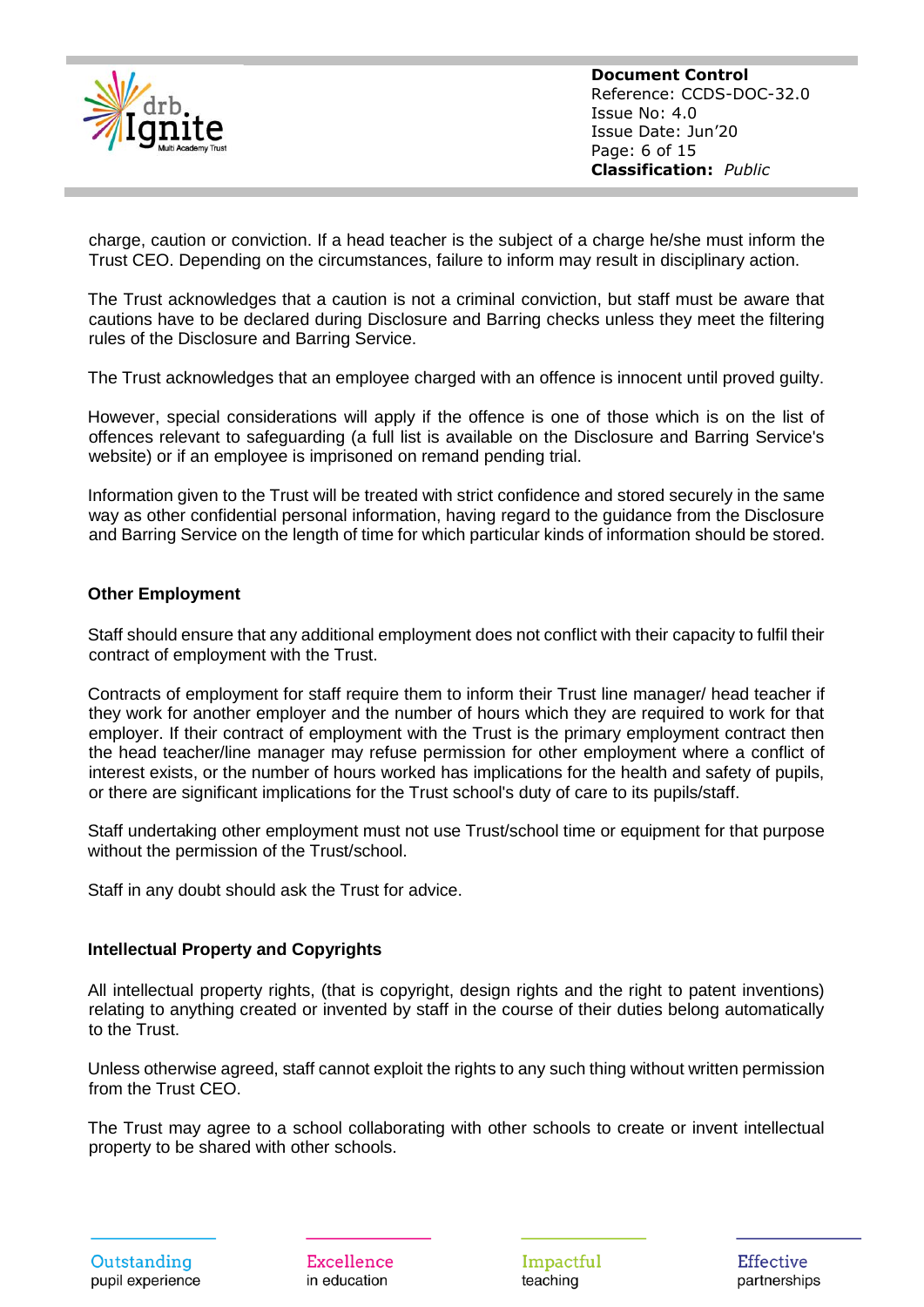

# **Publications and Dealing with the Press**

Staff must not make comments to the press or other media, including social networking sites, on behalf of the Trust or any of its schools unless specifically authorised to do so. by. Where requests for comments are received they must be passed on to the Trust/ head teacher.

Staff should not publish any material which brings the Trust or a Trust school into disrepute. Staff may make disclosures of public interest to other appropriate organisations or the press (whistleblowing) provided that such disclosures meet the legal requirements of the Public Interest Disclosure Act and should take advice from their union or Public Concern at Work before doing so.

If staff wish to publish a professional article unconnected with the Trust/school, then the article should not link them directly to the Trust/school.

# **Equipment and Materials**

Employees must not use the equipment and premises of the Trust/school, or of other places where they work during their contract of employment, for unauthorised purposes. If they are permitted to use equipment, premises or materials for private purposes, the use must not interfere with the work of the Trust/school and they must pay any costs incurred, including costs of paper and printing. They may make personal telephone calls if necessary in their own time, paying for the cost of the call if they use a telephone belonging to the Trust/school.

Permission for use of any facilities will be on the understanding that the use is reasonable.

Union facility time agreements permit the use of telephone with reasonable privacy if available, with payment of outgoing calls, also use of printing and word processing equipment, where available, for union work within the Trust/school provided that this does not interfere with the work of the Trust/school and subject to payment for the materials used.

# **Political, Philosophical or Religious Neutrality**

The Trust/school will not concern itself with the political, philosophical or religious beliefs of individuals.

Staff may not display party political posters, including party political election material, in the Trust offices/school, unless it is part of the curriculum or used as a teaching aid (for example, in a lesson on citizenship).

# **Equal Opportunities**

The Trust/school is committed to the promotion and implementation of equal opportunities. This is evident in the Trust's operating values and Equality and Diversity Statement and policy.

The Trust/school aims to ensure that everyone who comes into contact with it is treated equally, and with courtesy and respect, and not in any way disadvantaged by factors which could prevent the implementation of fair policies and operations.

Outstanding pupil experience

Excellence in education

Impactful teaching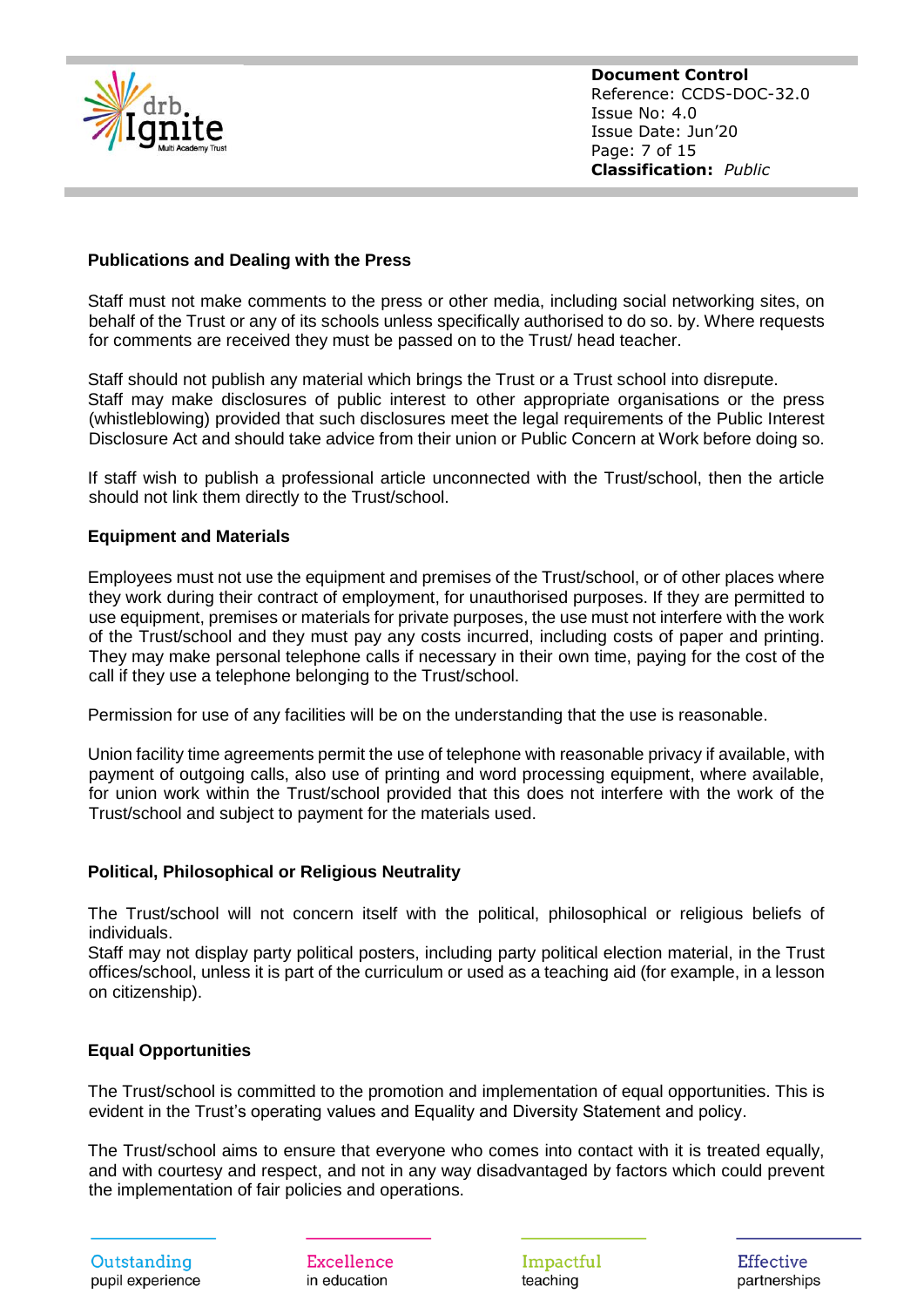

**Document Control** Reference: CCDS-DOC-32.0 Issue No: 4.0 Issue Date: Jun'20 Page: 8 of 15 **Classification:** *Public*

The Trust expects all staff to uphold its approach to equal opportunities and to accept the duty not to discriminate, either in employment practices or in the provision of facilities and services by reference to age, disability, gender reassignment, marriage and civil partnership, pregnancy and maternity, race, religion or belief, sex and sexual orientation.

# **Recruitment and selection**

When making appointments staff should follow safer recruitment practices at all times. This will ensure:

- appointments are made on the basis of a fair recruitment and selection procedure
- their personal preferences do not influence judgements made.
- their interest is declared where related to an applicant or having a close personal relationship outside school with an applicant.
- They adhere to the statutory guidance in **Keeping Children Safe in Education 2019** (or the latest statutory guidance).

# **Alcohol, illegal substances and medication**

The Trust/school accepts that alcohol is legally and freely available and acknowledges that some illegal substances are also readily obtainable. Staff are not expected to use illegal substances. Staff must ensure that the use of alcohol out of working time does not adversely affect their work performance. The Trust will not accept staff arriving at work under the influence of alcohol or illicit drugs and whose ability is impaired in any way by reason of the consumption of alcohol or illicit drugs or who consume alcohol in contravention of the Trust's policy on the consumption of alcohol or take illicit drugs on Trust premises.

Staff are expected to follow the Trust's policy on the consumption of alcohol on Trust premises or during working time off the premises.

The Trust recognises that alcoholism and other addictions are illnesses and that employees should be offered appropriate support through managing attendance procedures. The Trust/school will also consider the effects of legally prescribed drugs or certain types of medication on the performance of staff and deal with these under managing attendance procedures. This may involve undertaking a risk assessment where necessary and taking occupational health or other specialist advice as appropriate.

Staff who are prescribed a type of medication which they have not taken before should make themselves aware of possible side-effects. In accordance with their duty to take reasonable care of their own and their colleagues' health and safety they should advise the Trust/school if the medication starts to affect their ability to do their job or travel safely to work, or if there is a likelihood that this will happen. The Trust/school should undertake risk assessments and take occupational health or other specialist advice as appropriate.

Outstanding pupil experience

Excellence in education

Impactful teaching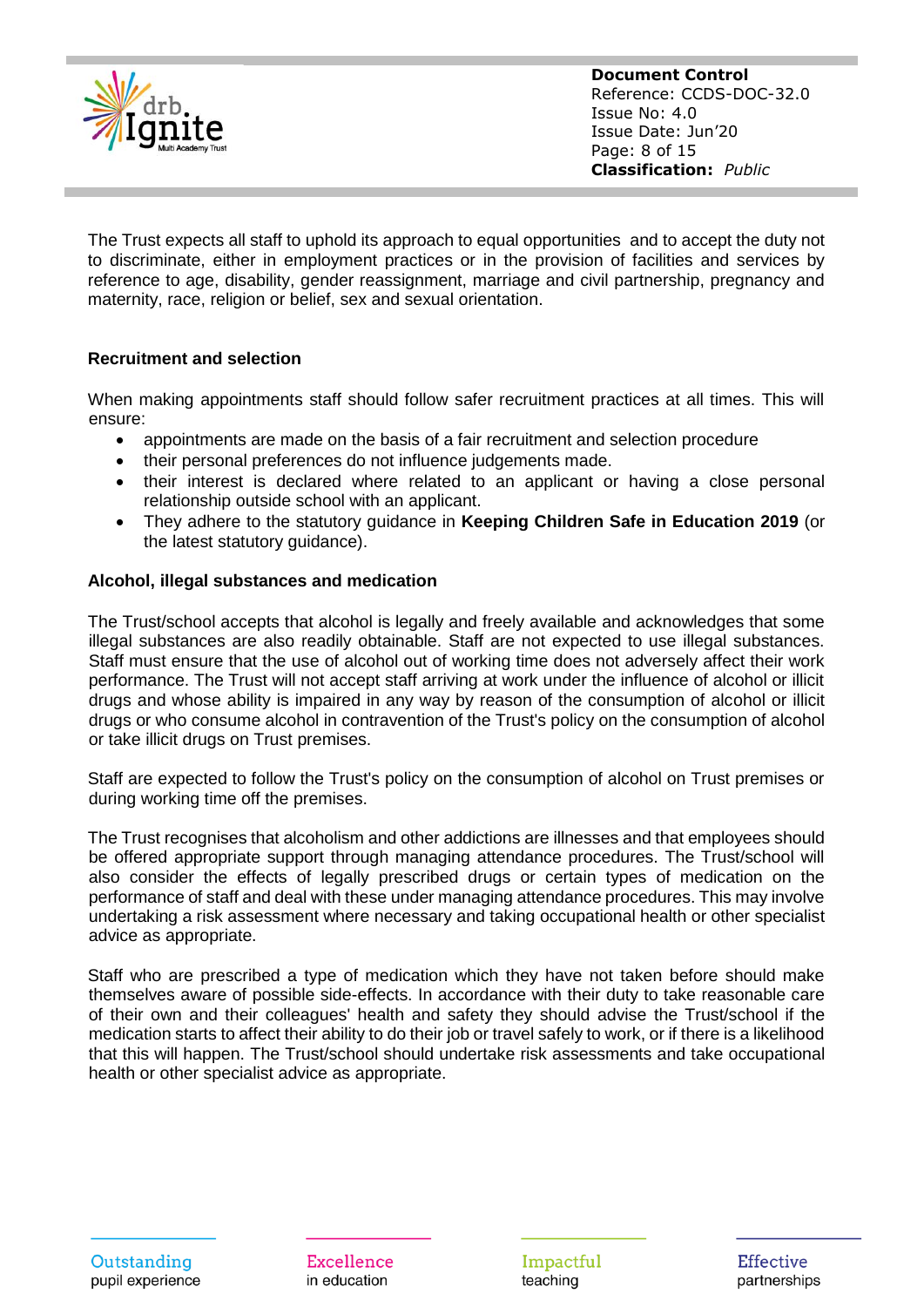

**Document Control** Reference: CCDS-DOC-32.0 Issue No: 4.0 Issue Date: Jun'20 Page: 9 of 15 **Classification:** *Public*

# **Health and Safety**

Staff have a duty to take reasonable care of themselves and to cooperate with the Trust under the Health and Safety at Work Act 1974. These responsibilities are identified in the Trust's Health and Safety Policy which is available on the Trust website.

Staff are required to act at all times in such a way as to take reasonable care of their own safety and that of others. Any action which potentially puts at risk the health and/or safety of themselves or others will be viewed seriously and may be investigated under the Trust's disciplinary procedure. Staff may also face criminal prosecution for serious breaches of health and safety legislation.

#### **Attendance**

Trust contracts of employment contain the main terms and conditions of employment with the Trust.

Staff should follow the Trust/school requirements for reporting absence due to sickness and for helping the Trust/school ensure that it has a record of all persons on the premises and of any approved overtime working.

It is expected that staff are available for work during the hours specified in their contract and take appropriate breaks during the working day.

#### **Smoking**

The Trust is a non-smoking educational organisation.

No-one is permitted to smoke in any of the class rooms or educational spaces, or any other building owned or occupied by the Trust, at any time. Staff are not permitted to smoke outside on site, including playgrounds and carparks. Smoking in contravention of the above may result in disciplinary action.

#### **Dress**

The Trust expects that dress will be appropriate to the nature of the duties and responsibilities of the job and to any health and safety considerations. The wearing of jeans is not considered appropriate attire for a professional in the Trust. The Trust values and welcomes the ethnic diversity of its workforce and dress codes will take account of ethnic and religious dress preferences with sensitivity ensuring that employees are free to observe them, subject to the needs of pupils' education.

#### **Identity Badges**

There is a general expectation that staff issued with identity cards/badges will carry them at all times in the Trust office/ school and when they represent the Trust/school. The Trust/school may also expect staff to wear identity badges in order to assist pupils and visitors at certain times.

Excellence in education

Impactful teaching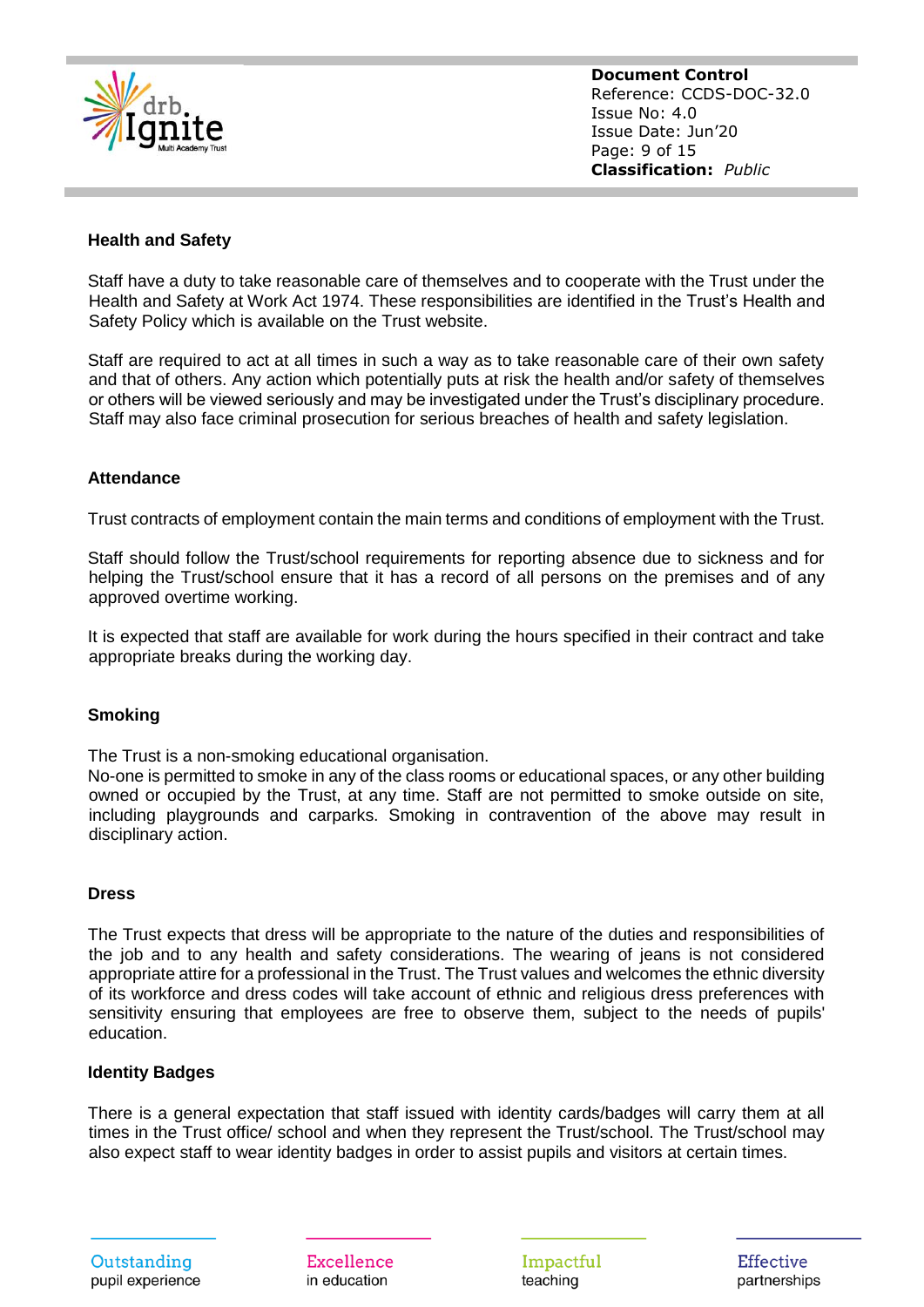

**Document Control** Reference: CCDS-DOC-32.0 Issue No: 4.0 Issue Date: Jun'20 Page: 10 of 15 **Classification:** *Public*

# **Trust disciplinary, capability and grievance procedures (see separate policies for detail)**

The Trust has formal procedures for staff discipline, capability and grievances. These are available on the Trust website.

# **Following Instructions**

Staff are expected to follow all reasonable and proper instructions by a person with the authority in Trust/school to issue such instructions unless:

- there is a danger to an individual's health and safety.
- they are in conflict with British Values as defined in law.
- there is good reason to believe that the instructions are improper, for example by conflicting with the safeguarding of children, trust policies, financial regulations or other aspects of the law.

The head teacher and managers within the school/Trust must be able to justify their instructions and decisions in line with their delegations, authority, and Trust/ school policy and procedures, and be open and respond promptly to questions.

# **Pupil welfare**

# **Physical contact**

Physical contact may be misconstrued by a pupil, parent or observer. Touching pupils, including well intentioned informal and formal gestures such as putting a hand on the shoulder or arm, can, if repeated regularly, lead to questions being raised. Staff must not make gratuitous physical contact with pupils and should avoid attributing *touching* to their teaching style as a way of relating to pupils.

However, the Trust recognises there will be occasions when physical contact will be acceptable. In general, this is to:

- prevent harm or injury to a pupil or to others.
- prevent a pupil causing injury to him/herself
- to safeguard children

Further advice is contained in the DfE document *Use of reasonable force in schools* - July 2013.

# **Comforting a pupil in distress**

There is no easy definition of what is acceptable. Much will depend on the circumstances, the age of the pupil, the extent and cause of the distress and the alternative means of providing comfort. Staff need to use their professional judgment and discretion in relation to these factors. Staff should consider how others might perceive their action, even if no one else is present and ensure that it

Excellence in education

Impactful teaching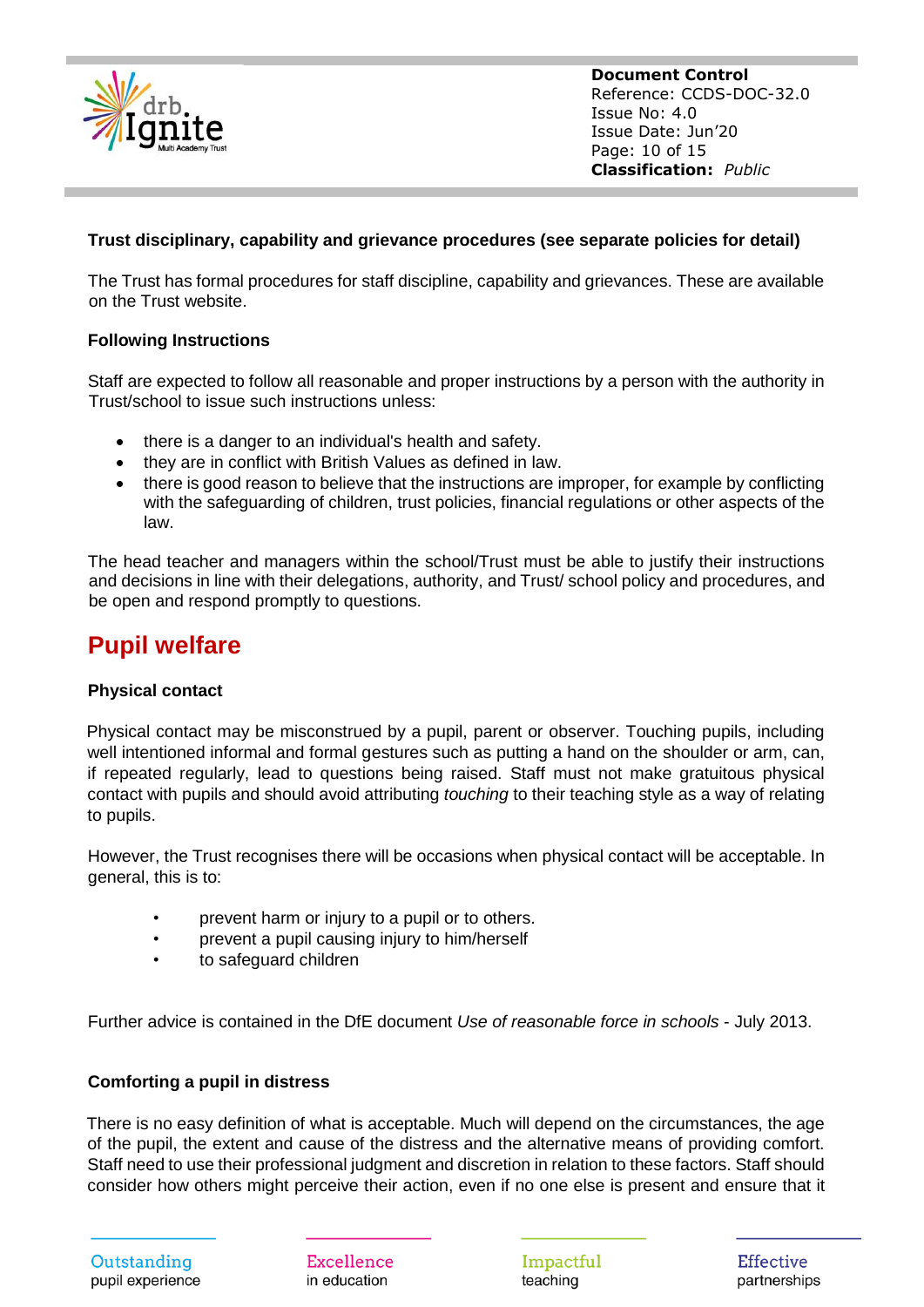

**Document Control** Reference: CCDS-DOC-32.0 Issue No: 4.0 Issue Date: Jun'20 Page: 11 of 15 **Classification:** *Public*

does not develop into unnecessary contact. Particular care must be taken in instances involving the same pupil over a period of time.

# **Unavoidable contact**

This is a particularly sensitive issue in particular curriculum subjects such as physical education and drama and in some forms of skills coaching. All staff should be alert to the possibilities of misinterpreting any contact. To avoid such misunderstanding all planned contact must be demonstrably unavoidable.

There are occasions when physical contact may be questioned even if innocent or unintentional. Staff should therefore ensure that their actions recognise the possibility of misinterpretation and are open to the scrutiny of colleagues. Individual professional judgments will be required about the level of physical contact with individual children, which will take account of their age, circumstances and background.

#### **Corporal Punishment**

Any form of physical punishment is prohibited under disciplinary procedures and potentially actionable in law. This also applies to any form of physical response to misbehaviour, with the exception noted above. The Trust also recognises the impact of verbal abuse and does not condone excessive shouting at individual pupil's or groups.

#### **Private meetings with pupils**

Private meetings, by their very nature, provide opportunities for pupils to make malicious allegations. Staff must therefore recognise this possibility and plan such meetings accordingly. It is advisable to avoid remote areas of the school and to ensure that wherever possible doors are left open or visual contact with others is maintained. In some cases, it will be advisable for another pupil or adult to be present or in a position to minimise risk during a meeting. Under no circumstances should meetings with individual pupils be arranged off the school premises without the prior approval of the head teacher or any senior colleague with delegated authority to approve such meetings. This includes the transporting of individual children in private cars.

#### **Pupils with additional needs**

If pupils require assistance with toileting staff should consider whether it would be possible to arrange for the presence of another adult in the vicinity. Where this is not possible staff should discuss with their headteacher what arrangements will be reasonable in all the circumstances. The headteacher may refer the matter to the relevant agency or Trust CEO for further advice.

Outstanding pupil experience

Excellence in education

Impactful teaching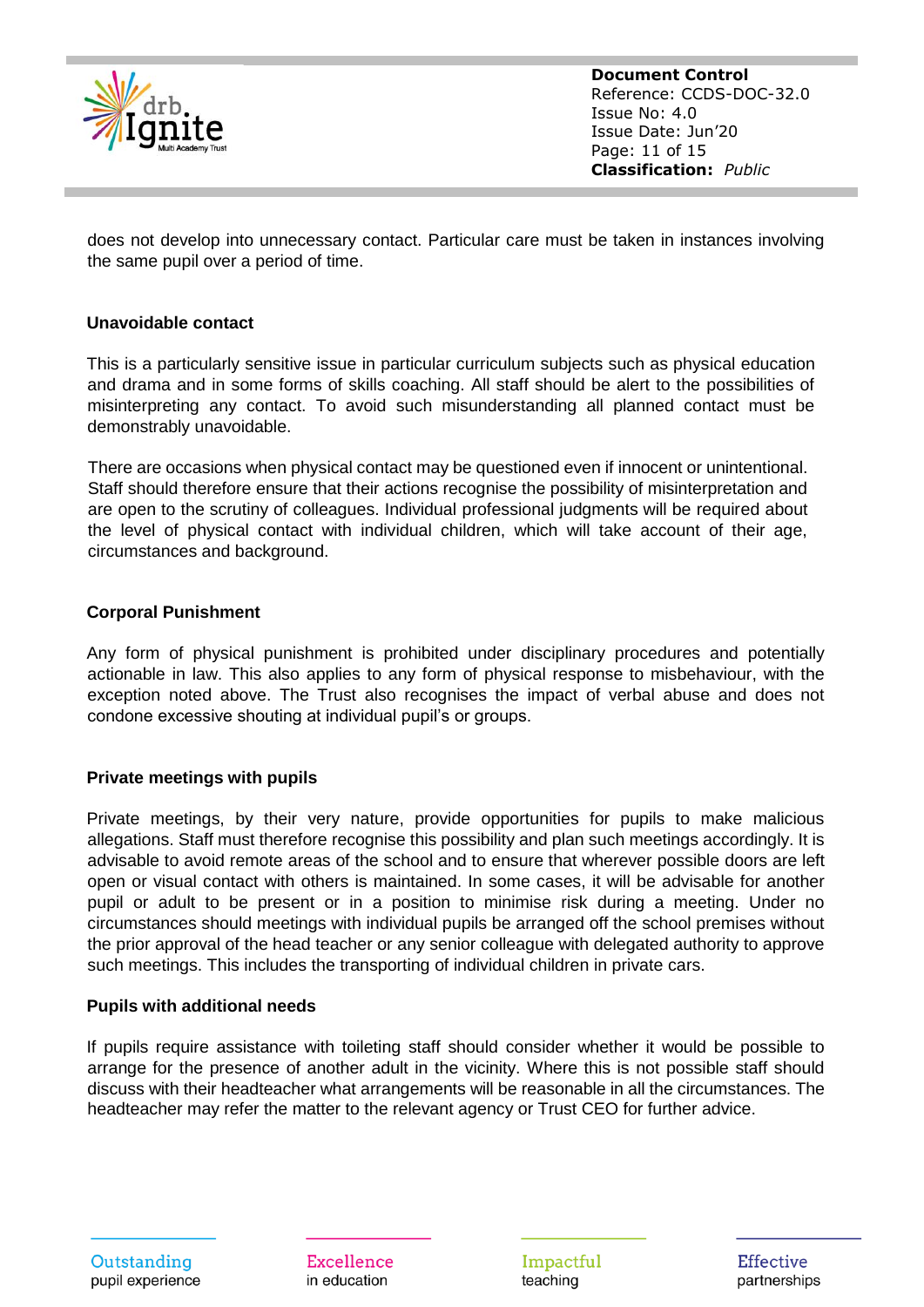

**Document Control** Reference: CCDS-DOC-32.0 Issue No: 4.0 Issue Date: Jun'20 Page: 12 of 15 **Classification:** *Public*

# **First Aid**

The existence of any life threatening, or serious condition will determine the suitability and necessity of physical contact. In the absence of such justification staff who administer first aid should ensure that, wherever possible, other children or another adult can be present if there is any doubt over the possibility of any physical contact being misconstrued.

# **Comments and discussions with pupils**

Staff should avoid comments to or about pupils which could be taken to have sexual overtones. It is equally unacceptable for staff to encourage debate and discussion between groups of pupils, which could be interpreted as having sexual overtones, which are not justified in the context of the teaching programme. Curriculum plans should highlight particular areas of risk and sensitivity. This will also call for the exercise of careful judgment in responding to any questions raised by pupils.

Notwithstanding the advice given above it is recognised that, in order to discharge particular pastoral responsibilities, staff may need to engage in conversations with pupils which cover sensitive matters. Staff should use their professional judgment to ensure that they are not drawn into areas inappropriate to their duties or their relationship with the pupils concerned.

Staff must also use their discretion to ensure that, for example, any probing for details cannot be construed as unjustified intrusion.

In responding to individual pupils' distress, staff need to consider carefully whether they should offer advice, sympathy or counselling if a discussion enters a sensitive area or, alternatively, refer them to a colleague or agency who is better placed to offer appropriate advice.

The persistent and hurtful use of sarcastic, demeaning or insensitive comments towards pupils may also be regarded as a form of abuse which is potentially very damaging and should be avoided.

# **Infatuations and crushes**

These unfortunately do develop and can involve pupils and staff of both sexes on both a heterosexual and homosexual basis. They need to be handled sensitively. Careless and insensitive reactions have been known to provoke false accusations. In such situations the advice of the headteacher should be sought. Other members of staff have a part to play, too, in alerting a colleague to the possibility of an infatuation in order that appropriate steps can be taken to minimise hurt and distress and the risk to the staff member concerned. Whilst the risk of infatuation is not limited to younger members of staff, newly qualified teachers must recognise their particular vulnerability to older pupil's infatuation.

#### **Conduct outside work**

Staff should take particular care when supervising pupils in the less formal atmosphere of a residential setting or after-school activity. The more relaxed relationships that may promote

Excellence in education

Impactful teaching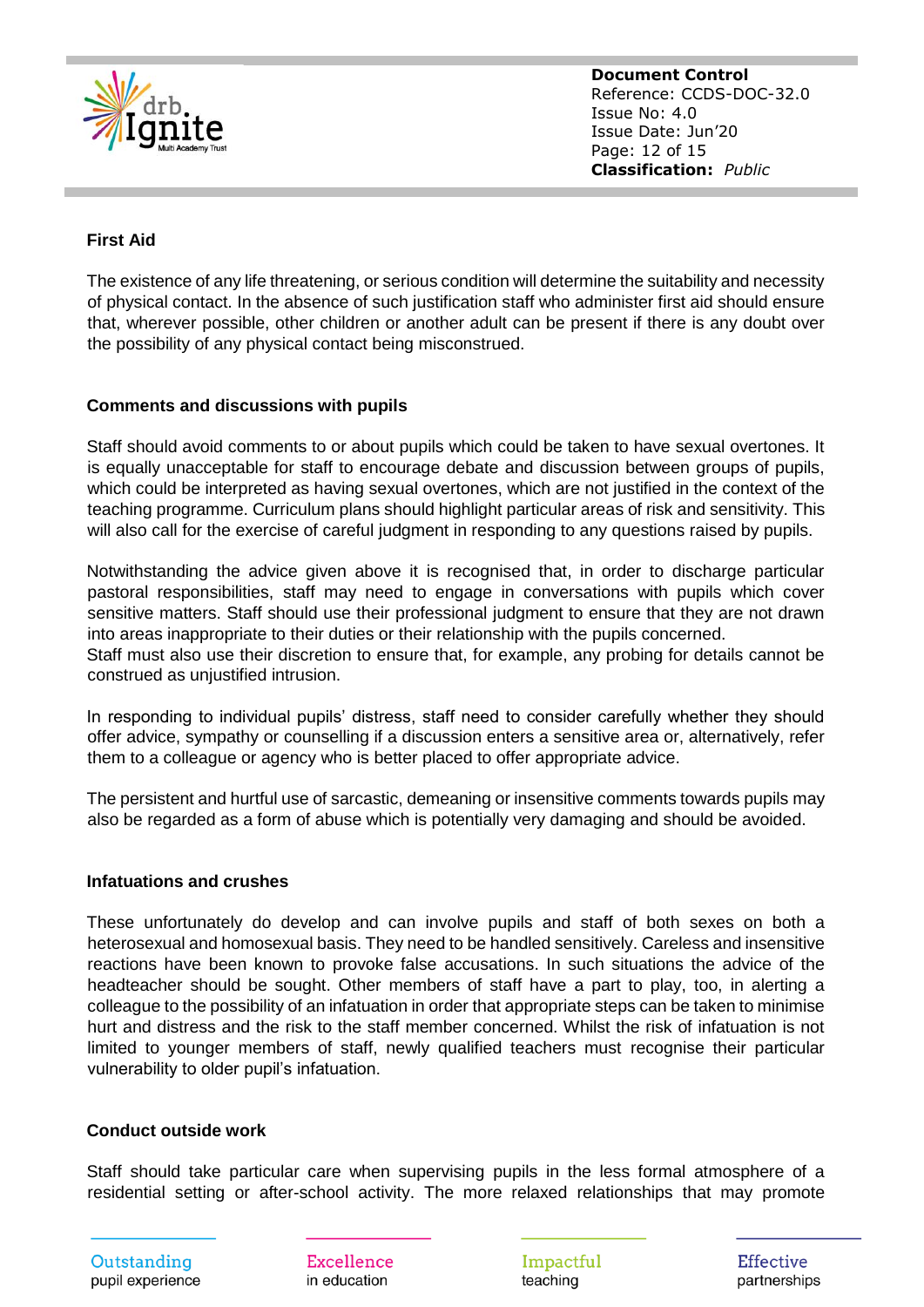

**Document Control** Reference: CCDS-DOC-32.0 Issue No: 4.0 Issue Date: Jun'20 Page: 13 of 15 **Classification:** *Public*

successful activities can be misinterpreted by pupils. It is important to emphasise that the standards of professional conduct and behaviour expected of staff should be no different to that which applies within school. Staff should be aware of the particular care, which should be taken with older, more mature pupils in these circumstances.

# **Teaching materials**

The use of books, videos and films of an explicit or sensitive nature, particularly in relation to language or sexual behaviour must be given careful consideration to ensure that its selection is not subsequently misinterpreted. There should always, therefore, be a link with the objectives of the teacher's scheme of work/ curriculum programme/relationships policy.

# **Reporting incidents**

Staff should report any concerns they may have following any incident where they feel actions may have been misinterpreted. This report should be made to the headteacher as soon as possible after the incident and should include as an immediate follow-up the preparation of a written note of the incident, a copy of which should be given to the headteacher. Staff may also wish to seek advice from his/her professional association. Head teachers who face similar situations are advised to contact the Trust's CEO.

Whilst reporting of incidents is always advisable it is particularly important to ensure that a contemporaneous written record is made if any form of restraint has been used against a pupil or whenever a pupil, parent or third party has complained about an action or expressed an intention to complain.

# **Confidentiality**

Where staff have access to confidential information about pupils or their parents or carers, staff must not reveal such information except to those colleagues who have a professional role in relation to the pupil.

However, staff have an obligation to share with their manager or the school's Designated Safeguarding Lead (DSL) any information which gives rise to concern about the safety or welfare of a pupil. Staff must never promise a pupil that they will not act on information that they are told by the pupil.

At some point staff will have to process personal information of pupils and other staff. With the introduction of the new General Data Protection Regulation (GDPR), comes the stipulation that all staff must process the personal information in-line with the new GDPR Data Protection Principles. These principles are outlined in the Trust Data Protection Policy. Any concerns should be raised with the Trust's Director of Privacy and Data Protection Officer: [dpo@drbignitemat.co.uk.](mailto:dpo@drbignitemat.co.uk)

Excellence in education

Impactful teaching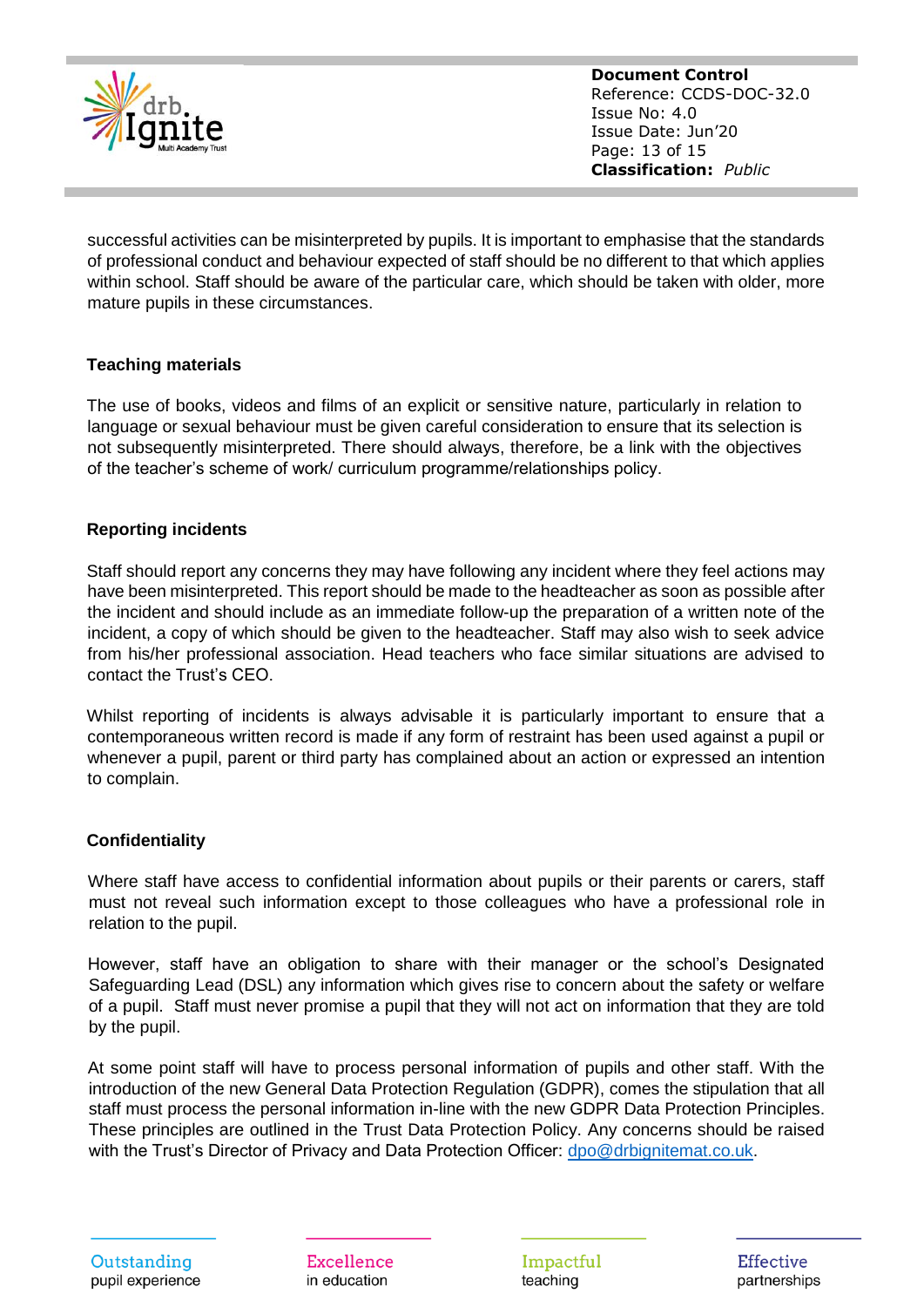

**Document Control** Reference: CCDS-DOC-32.0 Issue No: 4.0 Issue Date: Jun'20 Page: 14 of 15 **Classification:** *Public*

# **ICT Usage**

This section should be read in conjunction with the Trust's eSafety and Acceptable ICT Use Policy. Staff, in direct contact with pupils, should not use personal mobile phones. Personal mobile phones should only be used in areas of school premises where pupils are not present. Staff must not use personal mobile phones as a camera in school. Any photograph/video should be taken using school equipment. Staff must use school computers only to save images.

Staff must not use a Trust/school ICT system to knowingly display, access, extract, store, distribute, print, reveal or otherwise process any kind of image, document or other material which is sexually explicit, or contravenes any other aspect of Trust policy on electronic communications (e-safety). Such activity would be a violation of Trust policy and may lead to disciplinary action.

Staff should apply the same standards to electronic communications as the Trust expects from other forms of communication. All electronic communications must include the correct use of privacy settings, in order to prevent members including the public, colleagues, parents and pupils seeing any personal information. They must also comply with relevant law on discrimination, data protection and protecting the health of staff.

# **Personal letters**

It will rarely be appropriate for staff to write personal letters or to send e-mails to individual pupils. If a staff member believes it to be necessary to write a personal note to a pupil, this should be discussed with a senior colleague, who should refer to the headteacher or DSL if further advice is required.

This advice is not intended to curtail the use of e-mail where a school has agreed the use of this medium for submission of work, advice over aspects of subjects being covered or other professional matters and have ensured that parents and carers are aware of school policy. However, staff using e-mail in this context need to be aware of the less formal style that can characterise this form of communication and should ensure that responses do not convey an inappropriate tone. In particular, a friendly and chatty style committed to e-mail can easily be misconstrued by the recipient as the *conversation* is effectively private to just two individuals, with all that this implies.

# **Password security**

Staff should keep passwords secure and ensure that no other person can gain access to their email account. Ideally, both staff and pupils should use an e-mail address provided as part of a school's internet service, even if they are sending messages while working at home. Since these services can be monitored, they provide a measure of protection for both parties. Trust schools should implement a code of conduct in which pupils and adults understand what to do if they receive inappropriate e-mail messages from any source.

Excellence in education

Impactful teaching